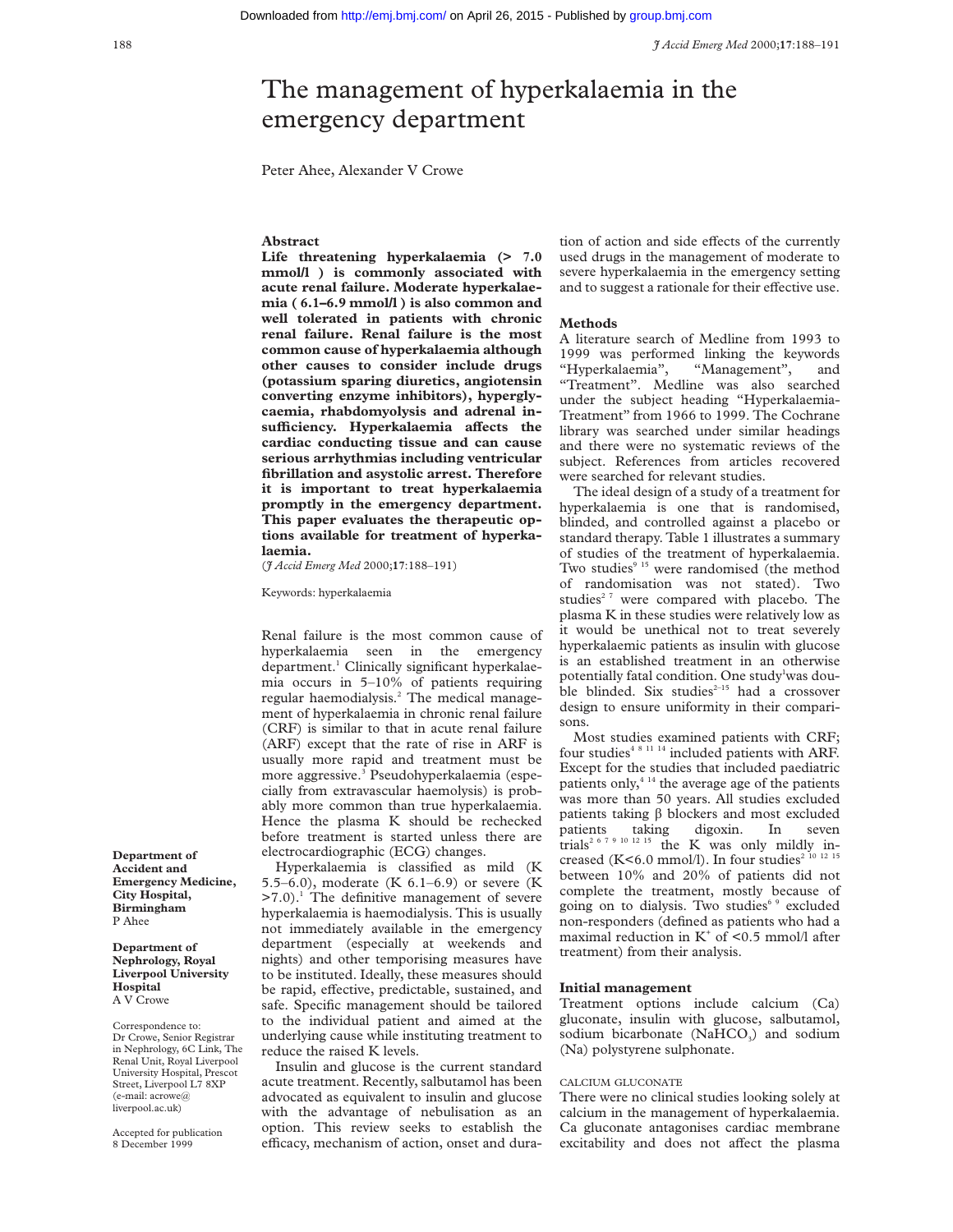*Management of hyperkalaemia in the emergency department* 189

*Table 1 Comparison of methodology of clinical studies of drug treatments*

| Reference      | Sample<br>size | Inclusion criteria            | Exclusion criteria                                                       | Mean<br><i>initial</i> K<br>(mmol/l) | Crossover<br>design |
|----------------|----------------|-------------------------------|--------------------------------------------------------------------------|--------------------------------------|---------------------|
| 2              | 10             | CRF                           |                                                                          | 5.81                                 | yes                 |
| 3              | 8              | <b>CRF</b>                    | <b>ACE</b> inhibitors                                                    | 6.3                                  | yes                 |
| 4              | 13             | Child <17 y; ARF and CRF      |                                                                          | 6.7                                  | no                  |
| 5              | 44             | ARF and CRF                   | IHD, DM                                                                  | 7.0                                  | no                  |
| 6              | 15             | <b>CRF</b>                    |                                                                          | 5.53                                 | yes                 |
| $\overline{7}$ | 5              | <b>CRF</b>                    | DM, IHD                                                                  | 4.29                                 | yes                 |
| 8              | 17             | CRF (82%), ARF (18%)          |                                                                          | 7.02                                 | no                  |
| 9              | 34             | <b>CRF</b>                    |                                                                          | 5.8                                  | no                  |
| 10             | 12             | <b>CRF</b>                    | DM                                                                       | 5.56                                 | yes                 |
| 11             | 44             | CRF (50%), ARF (50%)          | DM, IHD                                                                  | 7.0                                  | no                  |
| 12             | 10             | <b>CRF</b>                    | <b>ACE</b> inhibitors                                                    | 5.62                                 | yes                 |
| 13             | 10             | CRF; Able to cooperate        | DM                                                                       | 6.5                                  | no                  |
| 14             | 15             | Children CRF (27%), ARF (73%) | Arrhythmias                                                              | 6.6                                  | no                  |
| 15             | 11             | CRF                           | Hypertension, IHD, DM $\beta$ agonist,<br>steroids, xanthine derivatives | 5.9                                  | yes                 |
| 16             | 9              | <b>CRF</b>                    | $DM, \beta$ blockers, digoxin, ACE<br>inhibitors                         | 5.99                                 | yes                 |
| 17             | 45             | <b>CRF</b>                    | DM, asthma, IHD                                                          | > 6.0                                | no                  |
| 18             | 9              | CRF                           | DM                                                                       | 6.33                                 | no                  |

IHD = ischaemic heart disease, DM = diabetes mellitus, ACE = angiotensin converting enzyme.

K.<sup>1 19</sup> It is generally accepted that calcium should be given when there are ECG changes associated with hyperkalaemia.<sup>7</sup> <sup>20</sup> The sensitivity of emergency physicians diagnosing moderate to severe hyperkalaemia  $(K > 6.5)$  from the ECG is only  $62\%$ .<sup>18</sup> The ECG changes<sup>1 21</sup> include tall T waves  $>5$ mm (K 6–7), small broad P waves or absent P waves, wide QRS complex (K 7–8), sinusoidal QRST (K 8–9) and atrioventricular dissociation or ventricular tachycardia/fibrillation (K >9). Twenty ml  $10\%$  Ca gluconate<sup>19</sup> is given intravenously in adults (0.5 ml/kg in children<sup>8</sup>) over 5-10 minutes and may be repeated as necessary. Onset of action is immediate but its duration is only a few minutes.<sup>1 19</sup> Hyperkalaemic patients taking digoxin should be given calcium as a slow infusion over 20 to 30 minutes. This avoids hypercalcaemia that may potentiate the myocardial toxicity of digitalis.

#### INSULIN WITH GLUCOSE

Insulin binds to specific membrane receptors and via an unknown second messenger, stimulates the sodium-potassium (Na-K) adenosine triphosphatase (ATP) pump resulting in intracellular uptake of  $K<sup>5</sup>$ . This effect is independent of its hypoglycaemic action. Uraemia attenuates the hypoglycaemic response to insulin but does not affect its hypokalaemic action.22 23 Insulin has been the traditional temporising treatment against which newer treatments are compared. It is indicated in every case of hyperkalaemia that needs emergency treatment. Ten units (in adults) soluble insulin is given with 40–60 g glucose intravenously as a bolus.

In children, a glucose load of 0.5 g/kg/h (2.5 ml/kg/h) should be given. This is because many of these patients increase their endogenous insulin production with the administration of a glucose load. If the blood glucose rises above 10 mml/l, insulin should be added at 0.05  $u/kg/h.<sup>24</sup>$ 

Seven studies<sup>3 5 7 10 12 17 18</sup> used insulin with glucose (table 2).

These studies show that the onset of hypokalaemic action is within 15 minutes and lasts for at least 60 minutes.<sup>7 17</sup> The reduction in K observed is 0.65–1.0 mmol/l.<sup>5 10</sup> Delayed (30–60 minutes post insulin) hypoglycaemia is common (up to  $75\%$  of patients<sup>10</sup>) if less than 30 g glucose is given.

#### SALBUTAMOL

Salbutamol binds to  $\beta_2$  receptors in liver and muscle cells stimulating adenylate cyclase that converts ATP to 3'5'cyclic adenosine monophosphate. This stimulates the Na-K ATP pump resulting in intracellular K uptake.<sup>4</sup> The response in patients on  $\beta$  blockers and digoxin is attenuated. One author $22$  has expressed reservation that there may be a hyperkalaemic response in the first three minutes of its administration that could be potentially deleterious. This fear was based on a baboon study<sup>23</sup> that used much higher doses intravenously (100 µg/kg) than have been used therapeutically in humans. Salbutamol 0.5 mg(4 µg/kg in children) is given intravenously or 10 mg of nebulised (Neb) salbutamol (in children: 2.5 mg if <25 kg or 5 mg if >25kg).

Thirteen studies<sup>2 4-11 13-16</sup> used salbutamol (table 3).

*Table 2 Comparison of clinical studies of insulin with glucose*

| Reference      | Sample<br>size | Dose of<br>soluble<br>insulin | Dose<br>glucose | Mean initial<br>$K$ (mmol/l) | Peak<br>reduction in<br>$K$ (mmol/l) | Time of<br>maximal<br><i>action</i> ( <i>min</i> ) | Duration of<br>effect (min) | Hypoglycaemia (%) |
|----------------|----------------|-------------------------------|-----------------|------------------------------|--------------------------------------|----------------------------------------------------|-----------------------------|-------------------|
| 3              | 8              | $5*$                          | 40 g            | 6.3                          | 0.7                                  | 60                                                 | >60                         | $\Omega$          |
| $\overline{5}$ | 10             | 10U                           | 40 g            | 6.7                          | 1.0                                  | 60                                                 | >360                        | 20                |
|                |                | $5*$                          | 60g             | 4.28                         | 0.85                                 | 60                                                 | >60                         | 0                 |
| 10             | 12             | 10U                           | 25g             | 5.48                         | 0.65                                 | 45                                                 | >60                         | 75                |
| 12             | 10             | $5*$                          | $5+$            | 5.62                         | 0.92                                 | 60                                                 | >60                         | 50                |
| 17             | 20             | 10U                           | 30g             | > 6.0                        | 0.98                                 | 180                                                | >360                        | 0                 |
| 18             | 9              | 10U                           | 25g             | 6.33                         | 0.76                                 | 60                                                 | >60                         | 11                |

 $*$ =mU/kg/min,  $\dagger$ =mg/kg/min.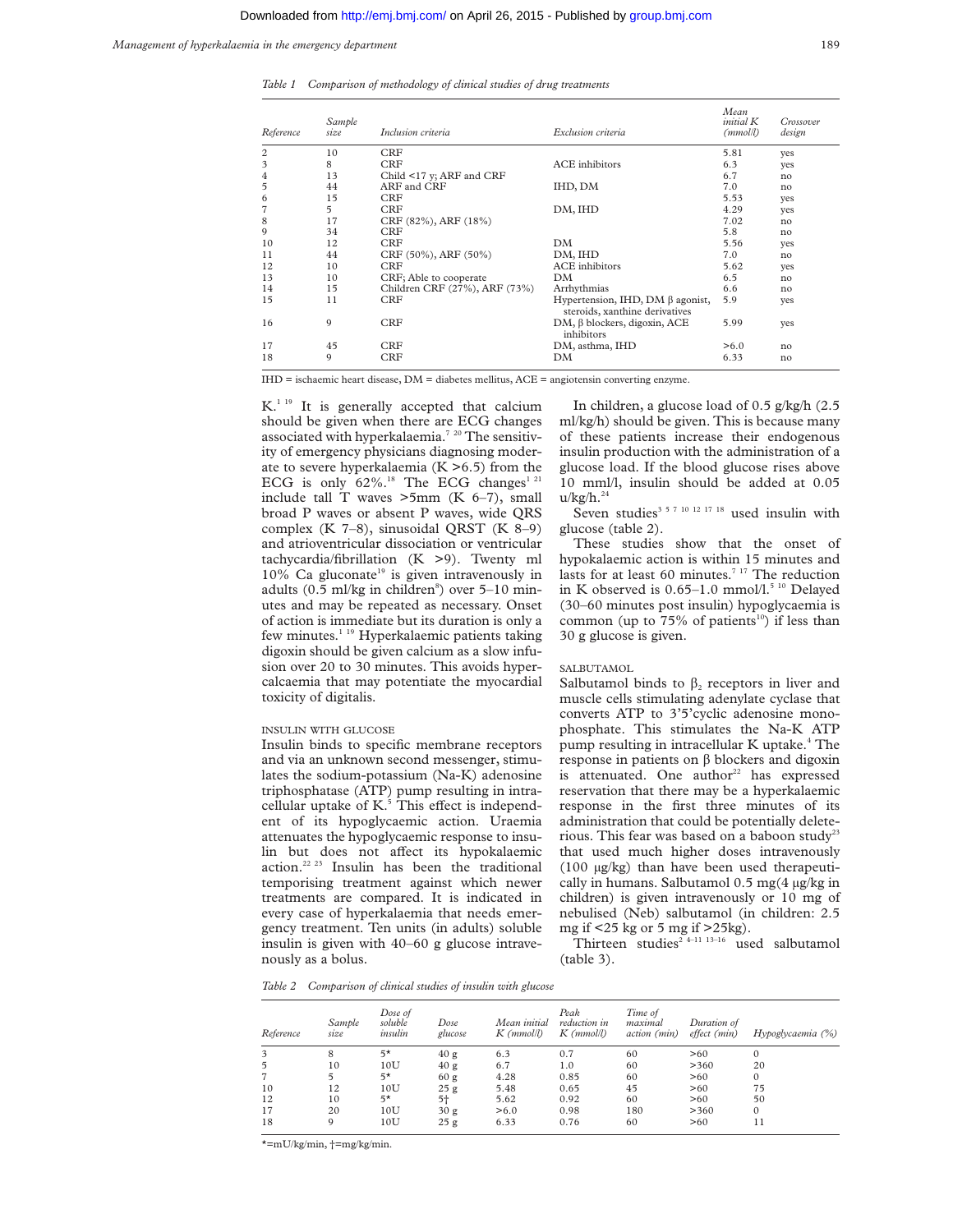*Table 3 Comparison of clinical studies of salbutamol*

| Route | Reference      | Sample<br>size | Dose                 | Mean<br>initial K<br>(mmol/l) | Peak<br>reduction in<br>$K$ (mmol/l) | Time of<br>maximal<br>action<br>(min) | Duration<br>of effect<br>(min) |
|-------|----------------|----------------|----------------------|-------------------------------|--------------------------------------|---------------------------------------|--------------------------------|
| IV    | $\overline{4}$ | 13             | $4 \mu g/kg$         | 6.7                           | 1.48                                 | 40                                    | >120                           |
| IV    | 5              | 24             | $0.5$ mg             | 7.0                           | 1.4                                  | 30                                    | >360                           |
| IV    | 6              | 15             | $0.5$ mg             | 5.53                          | $0.92*$                              | 30                                    | >180                           |
| IV    | 8              | 17             | $4 \mu g/kg$         | 7.02                          | 1.32                                 | 40                                    | >120                           |
| IV    | 9              | 17             | $0.5$ mg             | 5.7                           | $0.95*$                              | 30                                    | >180                           |
| IV    | 11             | 24             | $0.5$ mg             | 7.0                           | 1.4                                  | 30                                    | >360                           |
| IV    | 14             | 15             | $5 \mu g/kg$         | 6.6                           | 1.69                                 | 120                                   | >180                           |
| IV    | 15             | 11             | $4 \mu g/kg$         | 5.6                           | 0.87                                 | 30                                    | 120                            |
| Neb   | $\overline{c}$ | 10             | 10 <sub>mg</sub>     | 5.93                          | 0.62                                 | 90                                    | >120                           |
| Neb   | $\overline{2}$ | 10             | $20$ mg              | 5.81                          | 0.98                                 | 90                                    | >120                           |
| Neb   | 6              | 15             | 10 <sub>mg</sub>     | 5.66                          | $0.85*$                              | 90                                    | >180                           |
| Neb   | 7              | 5              | 10 <sub>mg</sub>     | 4.29                          | 0.53                                 | 60                                    | >60                            |
| Neb   | 9              | 17             | 10 <sub>mg</sub>     | 5.8                           | $0.88*$                              | 90                                    | >180                           |
| Neb   | 10             | 12             | $20$ mg              | 5.56                          | 0.66                                 | 60                                    | >60                            |
| Neb   | 13             | 10             | 15 <sub>mg</sub>     | 6.5                           | 0.9                                  | 30                                    | >360                           |
| Neb   | 15             | 11             | $2.5/5$ mg $\dagger$ | 5.9                           | 0.61                                 | 30                                    | >300                           |
| Neb   | 16             | 9              | 15 <sub>mg</sub>     | 5.99                          | 0.57                                 | 60                                    | >60                            |

\*Excluded non-responders from analysis,  $\frac{1}{2.5}$  mg if <25 kg; 5 mg if >25 kg. IV = intravenous, Neb = nebulised.

> Salbutamol produced a reduction in K of<br>87–1.4 mmol/l after intravenous 0.87–1.4 mmol/l after intravenous administration<sup>5 15</sup> and 0.53–0.98 mmol/l after nebulisation.2 7 Most studies used 10 mg nebulised salbutamol but 20 mg has been shown to be more effective at 120 minutes than 10 mg.<sup>2</sup> No difference was found when insulin with glucose was compared with intravenous salbutamol<sup>5</sup> or nebulised salbutamol.<sup>10</sup> Onset of action was within 30 minutes. There was no difference in maximum effect when intravenous salbutamol was compared with nebulised salbutamol.<sup>6 9 15</sup> However, the maximum effect was in 30 minutes for intravenous administration compared with 90 minutes for nebulisation. Tremor and tachycardia were more pronounced after intravenous treatment. Caution has been advised for use in patients with ischaemic heart disease. Some authors<sup>6,9</sup> suggest nebulised treatment only in these patients.

Some  $12-40\%$  patients<sup>8 10</sup> were unresponsive to salbutamol and it should always be used in conjunction with insulin. The cause of this unresponsiveness is unknown.<sup>22</sup>

Two studies<sup>5 10</sup> combined salbutamol and insulin with glucose (table 4). The combination of salbutamol and insulin was more effective than insulin alone in these studies. The hypoglycaemia associated with insulin was attenuated.

#### SODIUM BICARBONATE

NaHCO<sub>3</sub> has been recommended in textbooks for many years. It has no significant action on plasma K in the first 60 minutes after administration.<sup>3 7 12 16</sup> It may be indicated in severe metabolic acidosis (pH  $\leq$ 7.2),<sup>19 20</sup> which may be an associated feature in ARF. Potential risks in giving NaHCO<sub>3</sub> include hypernatrae-

Table 5 Comparison of clinical studies of NaHCO<sub>3</sub>

| Reference | Sample<br>size | Dose<br>$NaHCO$ ,<br>(mmol) | Concentration<br>$($ %) | Mean initial<br>$K$ ( $mmoll$ ) |
|-----------|----------------|-----------------------------|-------------------------|---------------------------------|
| 3         |                | 120                         | 8.4                     | 6.4                             |
| 7         | 5              | 90                          | 1.4                     | 4.23                            |
| 12        | 10             | 240                         | 8.4                     | 5.66                            |
|           | 10             | 120                         | 1.4                     | 5.83                            |
| 16        | 9              | 2/kg                        | 8.4                     | 5.98                            |

mia, volume overload and tetany in patients with CRF and coexistent hypocalcaemia.

Four studies<sup>3 7 12 16</sup> examined the efficacy of  $NAHCO<sub>3</sub>$  (table 5) and all failed to show any reduction in K within 60 minutes.

These trials did not include patients with severe hyperkalaemia or severe metabolic acidosis. Allon and Shanklin<sup>7</sup> reported that  $NAHCO<sub>3</sub>$  had no additive effect on the action of insulin or salbutamol while Kim<sup>3 16</sup> reported that NaHCO<sub>3</sub> increased the effect of insulin and salbutamol. The patients in Kim's studies had a higher initial plasma K.

### SODIUM POLYSTYRENE SULPHONATE

(KAYEXALATE) There were no clinical studies looking specifically at the efficacy of Na polystyrene sulphonate in the management of hyperkalaemia. This resin binds K in the intestinal lumen, especially large bowel and ileum.<sup>19</sup> It may be indicated if haemodialysis is delayed (>2–3 hours).19 Fifty grams Na polystyrene sulphonate in 100–200 ml 30% sorbitol or 10% glucose at 37°C is given rectally and left for at least 60 minutes. Sorbitol is added as it increases faecal K excretion. The onset of action is slow, approximately one to two hours. One gram resin exchanges 1mEq Na for 1mEq K<sup>1</sup> Rarely, ulceration of the bowel mucosa can occur, especially in constipated patients, and is probably attributable to to the action of sorbitol.<sup>25</sup> Concurrent use of a laxative helps prevent faecal impaction.

#### HAEMODIALYSIS

This is the definitive and most effective hypokalaemic measure.<sup>1 22</sup> It is indicated in severe hyperkalaemia. Mild to moderate hyperkalaemia in CRF may be managed without haemodialysis as an emergency depending on the cause. It has been reported to be of benefit in patients who have had a hyperkalaemic cardiac arrest when drug measures have failed.<sup>26</sup> During haemodialysis, plasma K falls rapidly in the first hour and very little thereafter.<sup>12</sup> If a potassium free dialysate is used, serum potassium may decrease as much as 1.2 to 1.5 mEq/h.27 Potassium concentrations show a rebound after dialysis has finished and this rebound may require several hours to reach a

*Table 4 Comparison of studies of combined salbutamol and insulin with glucose*

| Reference | Size | Dose<br>soluble<br>insulin | Dose<br>Glu | Route<br>Salb | Dose Salb        | Mean initial K<br>(mmol/l) | Peak reduction<br>in $K$ (mmol/l) | Time of<br><i>maximal action</i><br>(min) | Duration of<br>effect (min) |
|-----------|------|----------------------------|-------------|---------------|------------------|----------------------------|-----------------------------------|-------------------------------------------|-----------------------------|
| 10        | 10   | 10U                        | 40 g        | IV            | $0.5 \text{ mg}$ | 7.1                        | 1.5                               | 60                                        | >360                        |
|           | 12   | $10\mathrm{U}$             | 25g         | Neb           | $20 \text{ mg}$  | 5.89                       | 1.21                              | 60                                        | >60                         |

Glu = glucose, Salb = salbutamol.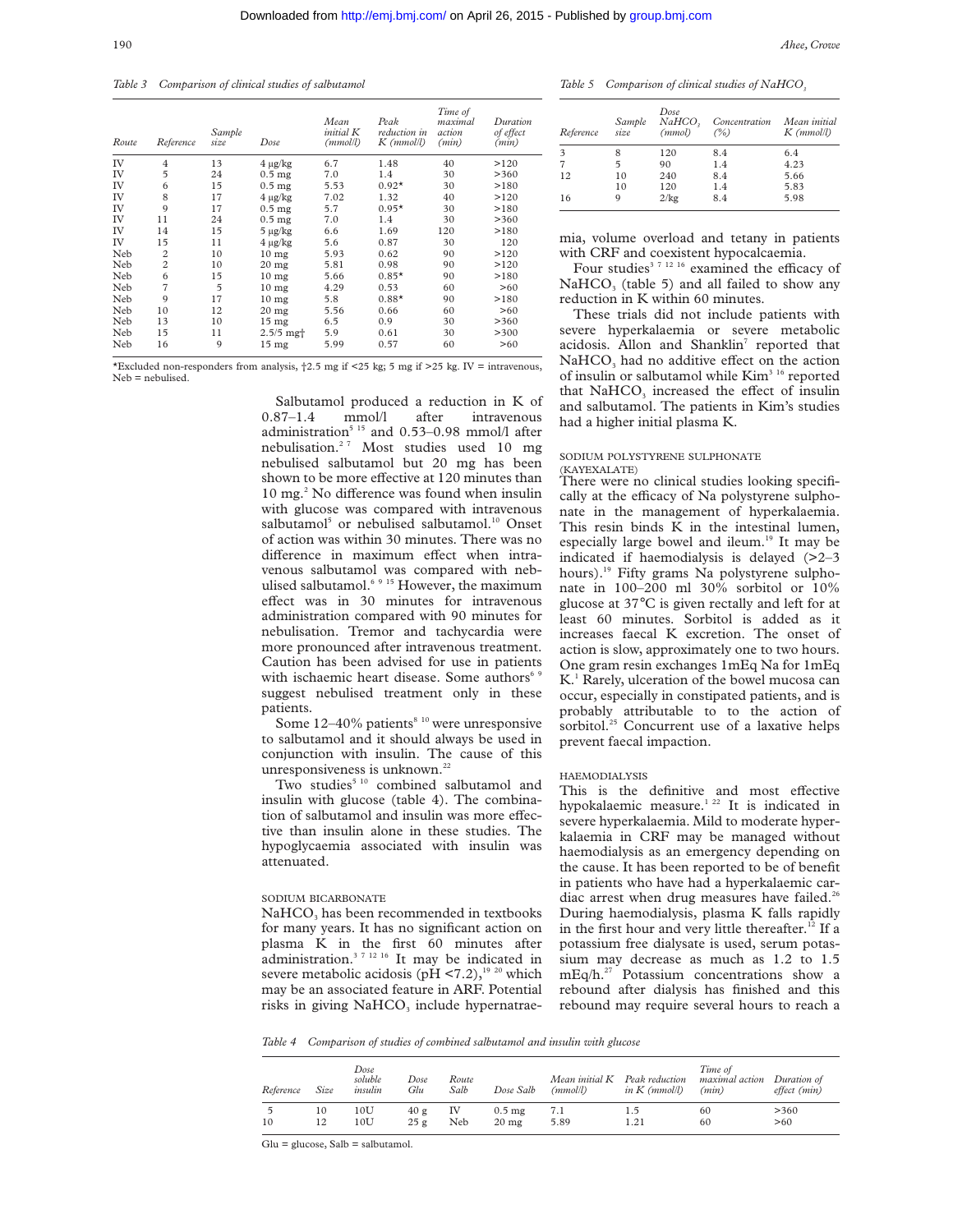plateau.28 If the potassium is lowered with other agents such as salbutamol, this may reduce potassium removal during subsequent dialysis treatment, even though the achieved potassium concentration is lower.<sup>29</sup>

#### **Conclusions**

The emergency management of hyperkalaemia should be tailored to the individual patient. It involves (1) determining the cause and (2) instituting temporising measures to stabilise the myocardium and lower the plasma K by redistribution to the intracellular compartment while (3) arranging haemodialysis if necessary. Urgency of treatment is dependent on rate of rise of K in addition to the plasma concentration.

Using common sense interpretation of the available studies, moderate to severe hyperkalaemia in the emergency department should be treated (after confirmation) with (1) Ca gluconate if there are any ECG changes followed by (2) insulin with glucose and (3) intravenous salbutamol (nebulised if there is evidence of ischaemic heart disease). NaHCO<sub>3</sub> does not lower the K in the first 60 minutes but is given if there is severe metabolic acidosis (pH <7.20). Sodium polystyrene sulphonate can be given if there is an anticipated delay in haemodialysis, which is the definitive treatment in these patients.

#### **Contributors**

Ahee initiated, edited and coordinated the writing of the paper. Crowe provided core ideas from a nephrology perspective and edited the paper. Both authors are acting as guarantors. Funding: none.

Conflicts of interest: none.

- 1 Mandal AK. Hypokalemia and hyperkalemia. *Med Clin North Am* 1997;**81**:611–39.
- 2 Allon M, Dunlay R, Copkney C. Nebulised albuterol for acute hyperkalemia in patients on hemodialysis. *Ann Intern*
- 3 Kim HJ. Combined effect of bicarbonate and insulin with glucose in acute therapy of hyperkalemia in end-stage renal disease patients. *Nephron* 1996;72:476-82.
- 4 Murdoch IA, Dos Anjos R, Haycock GB. Treatment of hyperkalemia with intravenous salbutamol. *Arch Dis Child* 1991;**66**:527–8.
- 5 Lens XM, Montoliu J, Cases A, *et al*. Treatment of hyperkalemia in renal failure: Salbutamol v insulin. *Nephrol Dial Transplant* 1989;**4**:228–32.
- 6 Liou HH, Chiang SS, Wu SC, *et al*. Hypokalemic eVects of intravenous infusion or nebulization of salbutamol in patients with chronic renal failure: comparative study. *Am J Kidney Dis* 1994;**23**:266–71.
- 7 Allon M, Shanklin N. Effect of bicarbonate administration on plasma potassium in dialysis patients: interactions with insulin and albuterol. *Am J Kidney Dis* 1996;**28**:508–14.
- 8 Noyan A, Anarat A, Pirti M, *et al*. Treatment of hyperkalemia in children with intravenous salbutamol. *Acta Paediatr Jpn* 1995;**37**:355–7.
- 9 Liou HH, Chiang SS, Wu SC, *et al*. Intravenous infusion or nebulization of salbutamol for treatment of hyperkalemia in patients with chronic renal failure. *Chung Hua I Hsueh Tsa Chih Taipei* 1994;**53**:276–81.
- 10 Allon M, Copkney C. Albuterol and insulin for treatment of hyperkalemia in hemodialysis patients. *Kidney Int* 1990;**38**: 869–72.
- 11 Montoliu J, Lens XM, Revert L. Potassium-lowering effect of albuterol for hyperkalemia in renal failure. *Arch Intern Med* 1987;**147**:713–17.
- 12 Blumberg A, Weidmann P, Shaw S, et al. Effect of various therapeutic approaches on plasma potassium and major regulating factors in terminal renal failure. *Am J Med* 1988;**85**:507–12.
- 13 Montoliu J, Almirall J, Ponz E, *et al*. Treatment of hyperkalemia in renal failure with salbutamol inhalation. *I Intern Med* 1990;**228**:35–7.
- 14 Kemper MJ, Harps E, Hellwege HH, *et al.* Effective treatment of acute hyperkalaemia in childhood by shortterm infusion of salbutamol. *Eur J Pediatr* 1996;**155**:495–7.
- 15 McClure RJ, Prasad VK, Brocklebank JT. Treatment of hyperkalaemia using intravenous and nebulised salbutamol. *Arch Dis Child* 1994;**70**:126–8.
- 16 Kim HJ. Acute therapy for hyperkalemia with the combined regimen of bicarbonate and beta(2)-adrenergic agonist (salbutamol) in chronic renal failure patients. *J Korean Med Sci* 1997;**12**:111–16.
- 17 Duranay M, Ates K, Erturk S, *et al*. Comparison of aminophylline and insulin infusions in treatment of hyperkalemia in patients with end-stage renal disease. *Nephron* 1996;**73**: 105.
- 18 Ljutic D, Rumboldt Z. Should glucose be administered before, with, or after insulin, in the management of hyperkalemia? *Ren Fail* 1993;**15**:73–6.
- 19 Allon M. Treatment and prevention of hyperkalemia in end-stage renal disease. *Kidney Int* 1993;**43**:1197–209.
- 20 Salem MM, Rosa RM, Batlle DC. Extrarenal potassium tolerance in chronic renal failure: implications for the treatment of acute hyperkalemia. *Am J Kidney Dis* 1991;**18**:421–40.
- 21 Wrenn KD, Slovis CM, Slovis BS. The ability of the physician to predict hyperkalemia from the ECG. *Ann Emerg Med* 1991;**20**:1229–32.
- 22 Semmekrot BA, Monnens LA. A warning for the treatment of hyperkalaemia with salbutamol. *Eur J Pediatr* 1997;**156**: 420.
- 23 Du-Plooy WJ, Hay L, Kahler CP, *et al*. The dose-related hyper-and-hypokalaemic eVects of salbutamol and its arrhythmogenic potential. *Br J Pharmacol* 1994;**111**:73–6.
- 24 Advanced Life Support Group. *Paediatric life support: the practical approach.* 2nd ed. London: BMJ Publishing Group, 1997:254.
- 25 Roy-Chaudhury P, Meisels IS, Freedman S,*et al*. Combined gastric and ileocecal toxicity (serpiginous ulcers) after oral kayexalate in sorbital therapy. *Am J Kidney Dis* 1997;**30**: 120–2.
- 26 Lin JL, Lim PS, Leu ML,*et al*. Outcomes of severe hyperkalemia in cardiopulmonary resuscitation with concomitant hemodialysis. *Intensive Care Med* 1994;**20**:287–90.
- 27 Blumberg A, Weidman P, Shaw S, et al. Effect of various therapeutic approaches on plasma potassium and major regulating factors in terminal renal failure*. Am J Med* 1988; **85**:507–12.
- 28 Feig PU, Shook A, Sterns RH. Effect of potassium removal during haemodialysis on the plasma potassium concentration. *Nephron* 1981;**27**:25–30
- Allon  $M$ , Shanklin  $N$ . Effect of albuterol treatment on subsequent dialytic potassium removal. *Am J Kidney Dis* 1995; **26**:607–13.